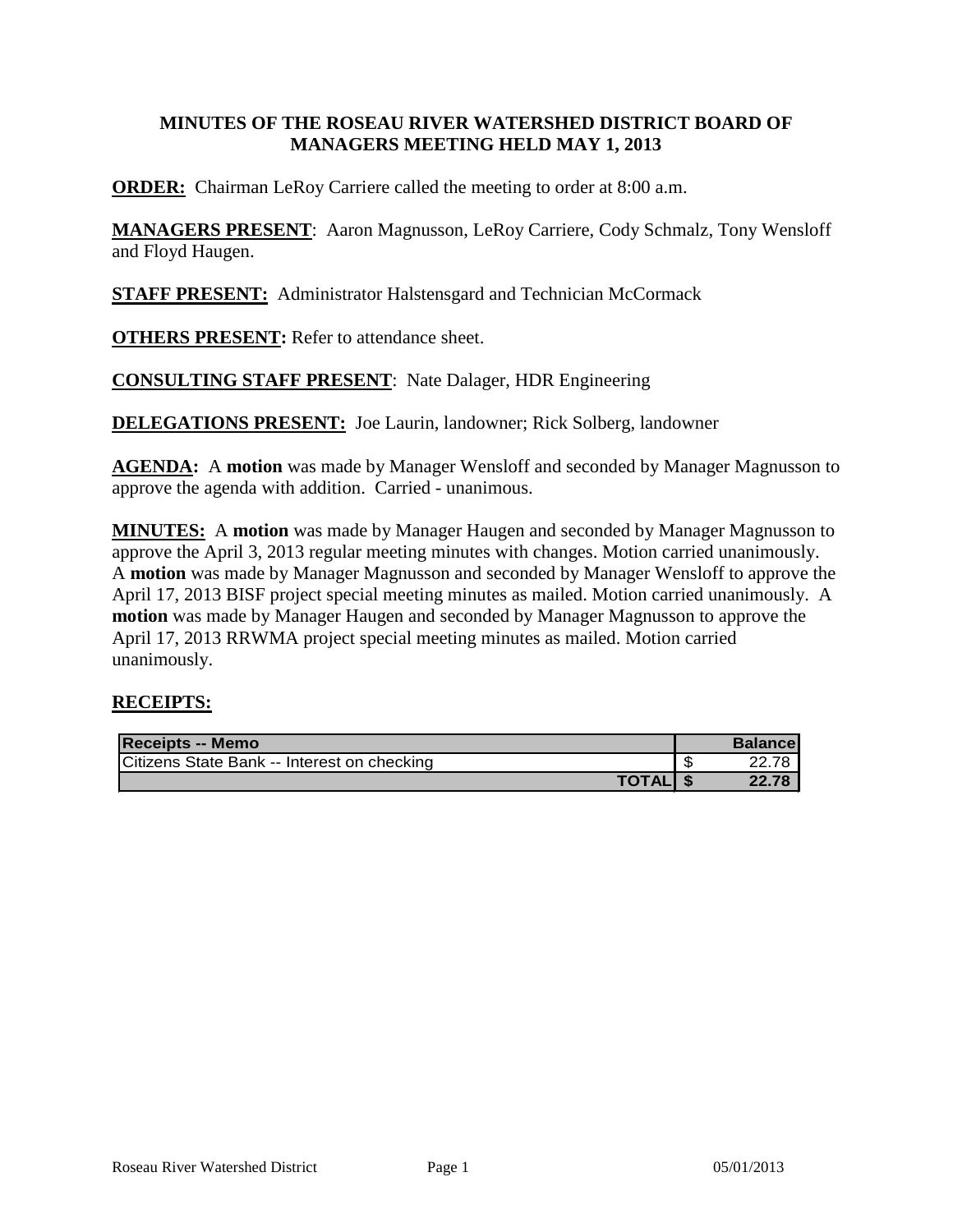| <b>Bills -- Memo</b>                                           |                                      | <b>Amount</b> |
|----------------------------------------------------------------|--------------------------------------|---------------|
| City of Roseau -- utilities                                    | \$                                   | 244.93        |
| CenturyLink -- phone bill                                      | $\overline{\mathbf{S}}$              | 105.41        |
| Sjoberg's Cable TV -- cable internet                           | $\overline{\$}$                      | 46.60         |
| Marco -- copier maintenance                                    | $\overline{\$}$                      | 24.05         |
| Citizens State Bank -- Safe Deposity Box                       | $\overline{\$}$                      | 24.00         |
| Minnesota Energy -- natural gas bill                           | $\overline{\$}$                      | 49.94         |
| Postmaster -- stamps                                           | $\overline{\$}$                      | 138.00        |
| <b>HDR Engineering -- Project Engineering</b>                  | \$                                   | 9,548.70      |
| Floyd Haugen -- meetings, mileage and expenses                 | $\overline{\$}$                      | 430.53        |
| LeRoy Carriere -- meetings, mileage and expenses               | $\overline{\$}$                      | 317.22        |
| Cody Schmalz -- meetings, mileage and expenses                 | $\overline{\$}$                      | 245.88        |
| Aaron Magnusson -- meetings, mileage and expenses              | $\overline{\mathbf{S}}$              | 154.34        |
| Tony Wensloff -- meetings, mileage and expenses                | $\overline{\$}$                      | 161.12        |
| Torin McCormack -- wages                                       | $\overline{\$}$                      | 2,427.50      |
| Tracy Halstensgard -- wages                                    | \$                                   | 2,883.06      |
| Torin McCormack -- mileages & expenses                         | $\overline{\$}$                      | 480.60        |
| Tracy Halstensgard -- mileage & expenses                       | $\overline{\$}$                      | 197.74        |
| PERA -- employee and employer share                            | $\overline{\$}$                      | 877.50        |
| Internal Revenue Service -- 941 tax                            | $\overline{\$}$                      | 1,509.85      |
| Doug's Supermarket -- food for meetings and supplies           | $\overline{\$}$                      | 172.69        |
| Roseau Cleaners -- enterance rugs                              | $\overline{\$}$                      | 18.81         |
| Halverson Sand & Gravel -- work on Palmville                   | $\overline{\mathbf{S}}$              | 1,282.50      |
| Spruce Valley Corporation -- Final payment Hay Creek / Norland | $\overline{\$}$                      | 87,058.62     |
| Houston Engineering -- project engineering                     | $\overline{\$}$                      | 145.00        |
| Troy Johnson -- machining of adaptor                           | $\overline{\$}$                      | 25.00         |
| Internal Revenue Service -- 1st qtr correction                 | $\overline{\$}$                      | 45.90         |
| Transfers Unlimited -- gift for Wormy                          | $\overline{\$}$                      | 81.00         |
| Roseau County -- Taxes                                         | $\overline{\mathbf{S}}$              | 17,433.20     |
| Roseau County -- Taxes                                         | $\overline{\$}$                      | 95,615.32     |
| Thune Insurance Network -- managers & officers bond            | $\overline{\$}$                      | 1,427.00      |
| <b>TOTAL</b>                                                   | $\overline{\boldsymbol{\mathsf{s}}}$ | 223,172.01    |

**BILLS:** A **motion** was made by Manager Magnusson to pay the normal monthly bills, seconded by Manager Wensloff. Motion carried unanimous.

**DELEGATIONS:** Joe Laurin met with the board to discuss a request to outlet Lat. 3 of WD 3 into SD 69. Manager Haugen spoke about the outlet to the west, which way the water flows and where the water comes from in the area. County Engineer Brian Ketring discussed the County's concerns and what their recommendations would be going forward. Mr. Laurin requested that the Watershed District petition the County to allow WD 3 to outlet into the SD 69 during high water events. There was extensive discussion on the location and size of the culvert / outlet being proposed. A **motion** was made by Manager Magnusson to move forward with the petition process, seconded by Manager Wensloff. Manager Haugen asked Mr. Laurin about the holes in the riser pipe near his property. Mr. Laurin stated he did not know how the holes came to be in the pipe. Motion carried with Manager Haugen abstaining.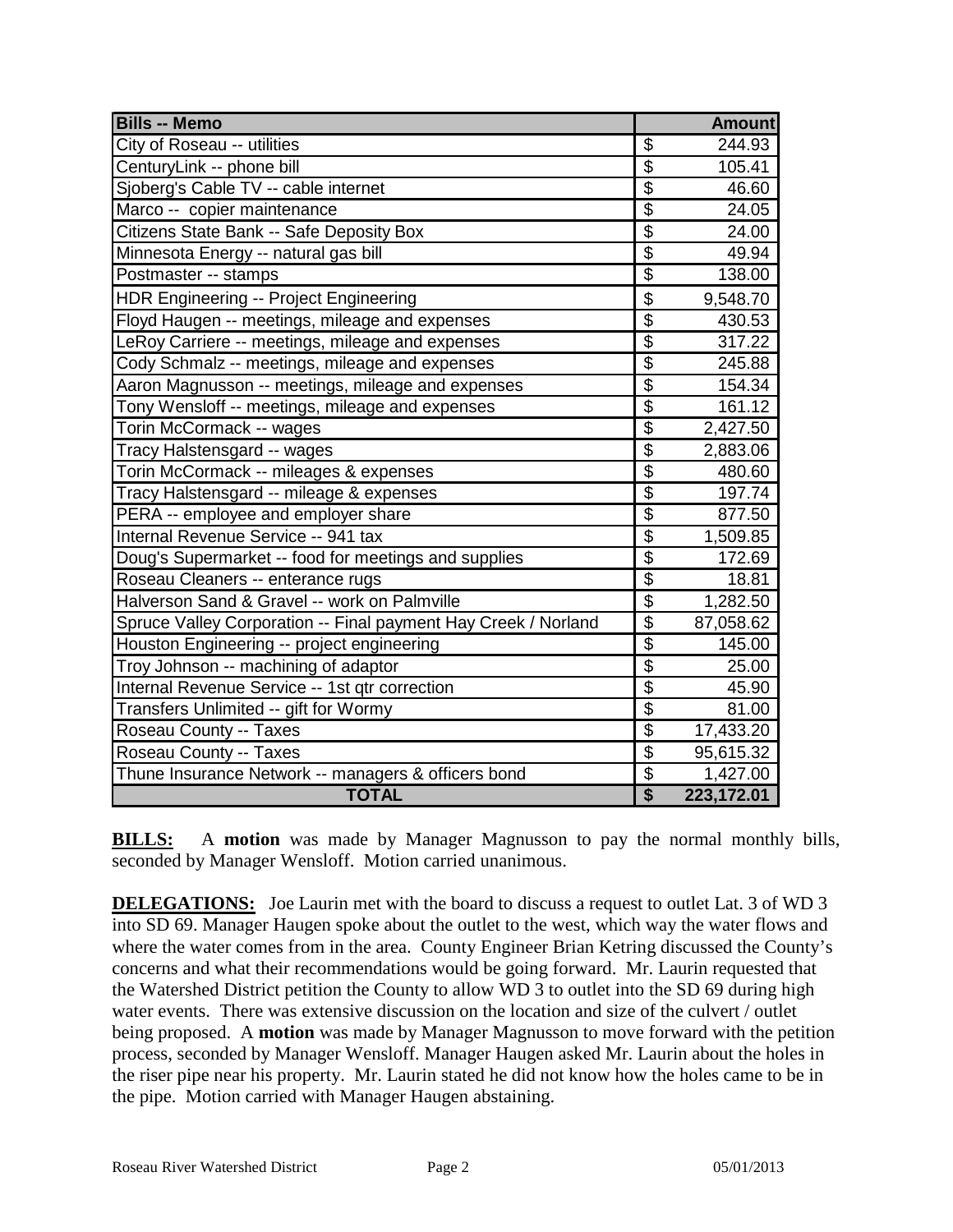#### **PROJECT REPORT:**

Hay Creek/Norland: There was discussion on the operation of the project this spring as well as landowner concerns. There was extensive discussion on the operation of the structures this spring as well as best practices moving forward. The District will be developing a local operating plan. A **motion** was made by Manager Wensloff, seconded by Manager Magnusson to approve the HDR Engineering bill in the amount of \$2,432.50. Motion carried unanimously. There was discussion on raising the road to the east structure. A **motion** was made by Manager Magnusson, seconded by Manager Wensloff to approve the Spruce Valley PE #22 in the amount of \$87,058.62. Manager Haugen asked about the access between the east structure and the NE structures. Motion carried unanimously. Technician McCormack will develop a list of items that need to be addressed this summer

CR 112: There was discussion on letter from Attorney Kurt Deter providing information and suggesting a course of action. Engineer Ketring asked why the District would initiate this work as a project. There was extensive discussion on what work has been completed so far and the course of action to take moving forward. A **motion** was made by Manager Haugen to adopt the Resolution Initiating the County Road 112 Project, seconded by Manager Magnusson. Motion carried unanimously.

Palmville: Technician McCormack gave an update on the structure failure. Engineer Dalager discussed options for repair and will get a quote form to Halverson Sand and Gravel to complete repair work. A **motion** was made by Manager Wensloff, seconded by Manager Magnusson to approve the Halverson Sand and Gravel bill in the amount of \$1,282.50. Staff will question Mr. Halverson about the sales tax. Motion carried unanimously.

Beltrami: Technician McCormack is continuing to gather information on the damages directly downstream of the forest. No additional meetings have been scheduled at this time. A **motion** was made by Manager Magnusson, seconded by Manager Haugen to approve the Houston Engineering bill in the amount of \$145.00. Motion carried unanimously.

RRWMA: Administrator Halstensgard updated the board on the status of the project and the meeting scheduled for May  $7<sup>th</sup>$  in Bemidii. Manager Schmalz discussed the spring conditions at Caribou. Manager Schmalz will call Engineer Dalager when the river is peaking at Caribou. A **motion** was made by Manager Haugen, seconded by Manager Wensloff to approve the HDR Engineering bill in the amount of \$7,116.20. Motion carried unanimously.

#### **PERMITS:**

The board discussed permits #13-07 through #13-10 (Roseau County Trailblazers). A **motion** was made by Manager Wensloff, seconded by Manger Schmalz to approve the permits as requested. Motion carried unanimously. Administrator Halstensgard will get information on the bridges to be installed for the office file.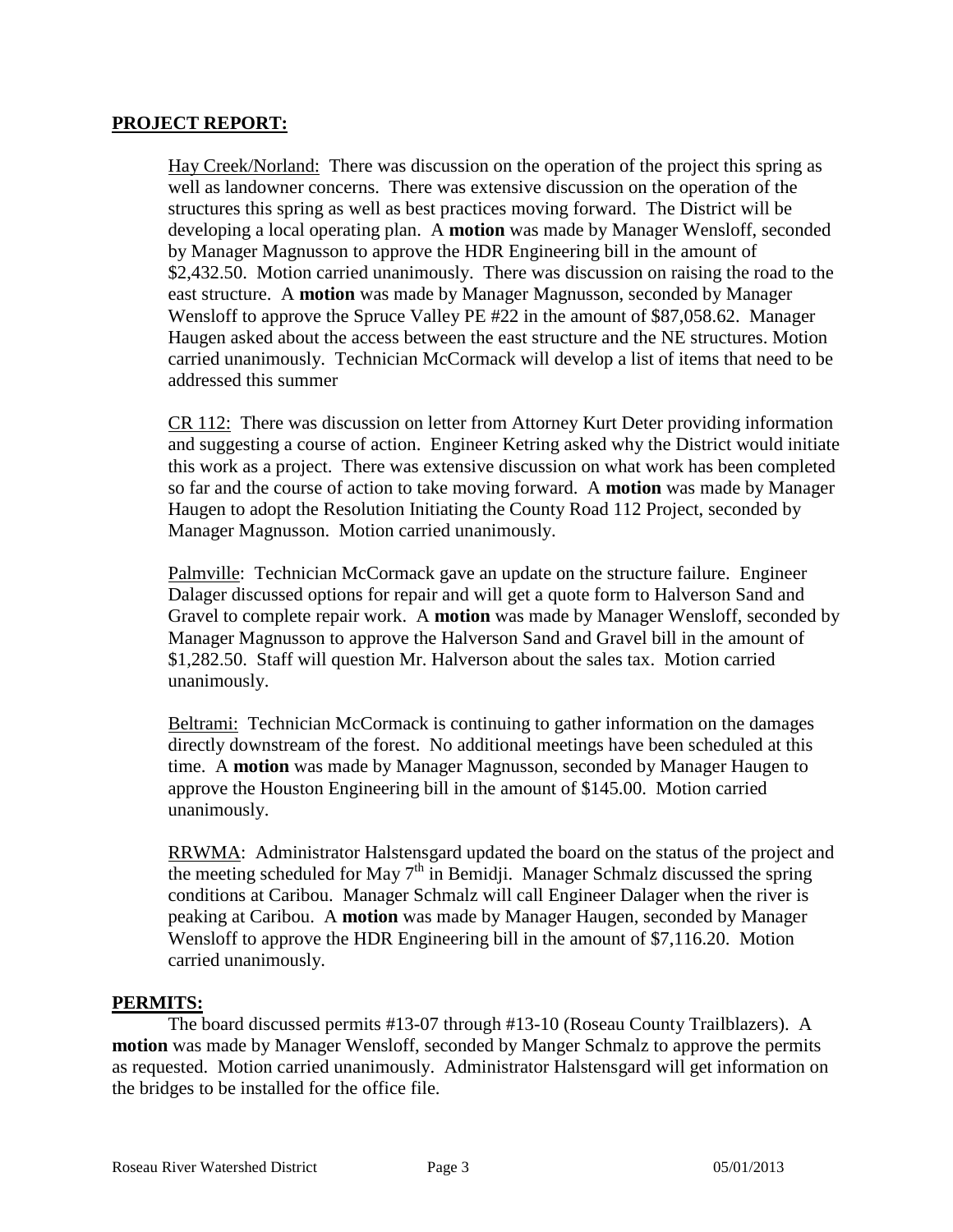The board discussed permit #13-11 (Todd Grugel). Technician McCormack will followup with NRCS and determine if this is work that requires a permit. If it is determined that a permit is necessary, a written agreement with adjacent landowner will need to be required.

The board discussed permit #13-12 (Richard Solberg). A **motion** was made by Manager Schmalz, seconded by Manger Magnusson to approve the permit upon the recommendation of Engineer Dalager and the Technician McCormack. Motion carried with Manager Haugen abstained. After additional discussion, Engineer Dalager and Technician McCormack will investigate alternatives and bring the issue back to the Board at the June meeting.

Technician McCormack and Administrator Halstensgard gave a presentation to the board on future program and project ideas. It was the consensus of the board to pursue a culvert inventory project as well as the weed control program.

## **RRWMB**:

Chairman Carriere presented the board with a draft rules document that the RRWMB is working on. There was discussion on the Watercourse Excavation Permit proposal from the DNR. Chairman Carriere will request a meeting in Roseau this summer.

## **ADMINISTRATIVE REPORT:**

• Items were either in written report or covered under other portions of the agenda.

# **OLD BUSINESS:**

The Board discussed the issue of the District's Attorney. Manager Magnusson made a **motion** to hire Michelle Moren as the District's Attorney, seconded by Manager Wensloff. Motion carried unanimously.

Administrator Halstensgard discussed the property tax issue with the Board. A **motion** was made by Manager Magnusson to pay the property taxes on parcels 14.0162200, 14.0164100, 14.0163100 and 42.0002500 in the amount of \$17,433.20, seconded by Manager Wensloff. Motion carried unanimously. A **motion** was made by Manager Haugen seconded by Manager Schmalz to pay the taxes owed on parcels in the Hay Creek Norland project in the amount of \$95,615.32 (See attached spreadsheet) and request the County Board accept the difference for the PILT payment. Motion carried.

Technician McCormack discussed purchase of ArcMap software. A **motion** was made by Manager Wensloff to purchase the requested software, seconded by Manager Magnusson. Motion carried unanimously.

Technician McCormack updated the board on the Jadis Township Culvert issue.

The Board directed the staff to attend the RRBC tour. The June meeting will be tentatively scheduled for May  $29<sup>th</sup>$ , subject to farming conditions.

## **NEW BUSINESS:**

A **motion** was made by Manager Magnusson to set a \$500 expenditure limit for miscellaneous expenses, seconded by Manager Schmalz. Motion carried unanimously.